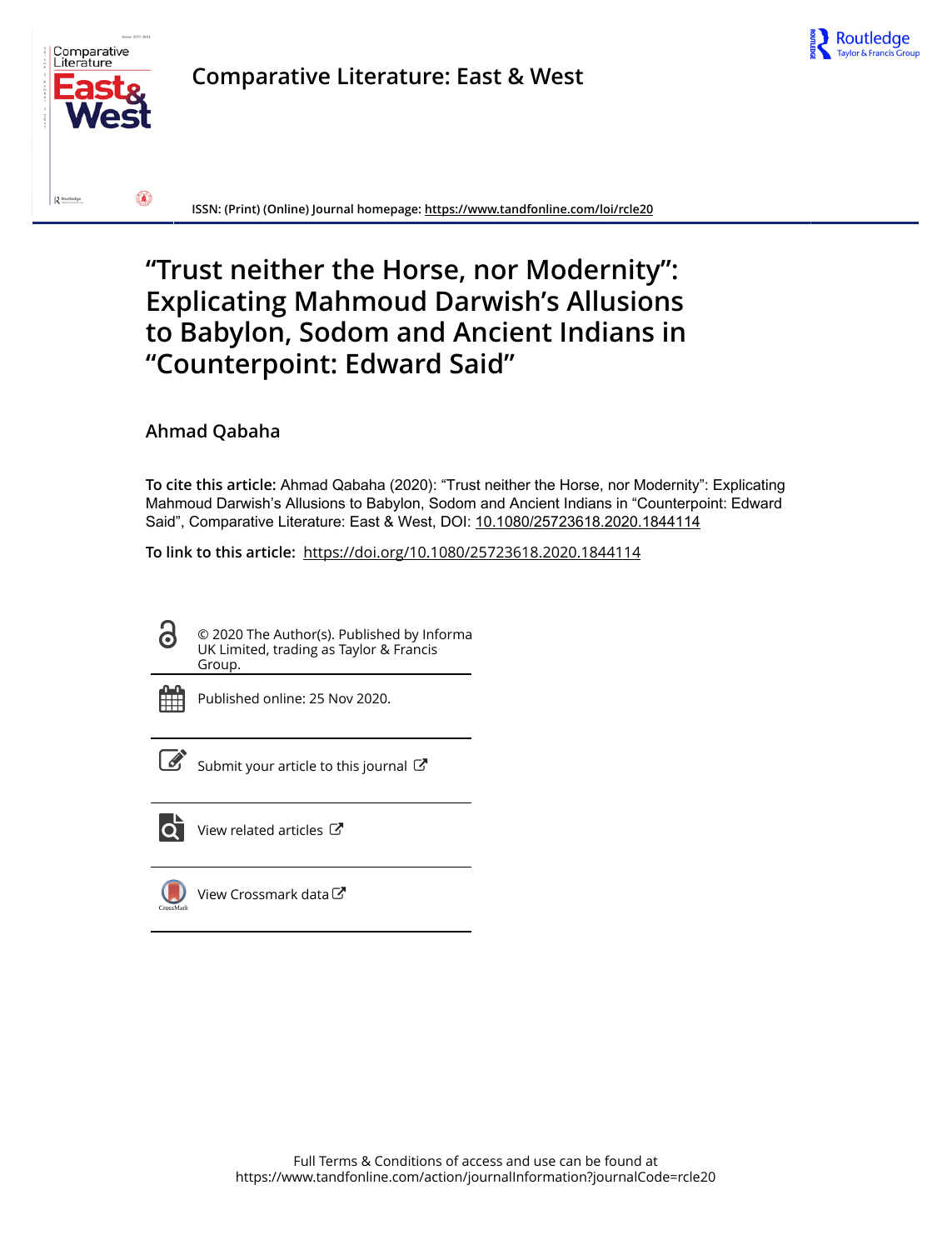### ARTICLE

**a** OPEN ACCESS **a** Check for updates

Routledae Taylor & Francis Group

## **"Trust neither the Horse, nor Modernity": Explicating Mahmoud Darwish's Allusions to Babylon, Sodom and Ancient Indians in "Counterpoint: Edward Said"**

## Ahmad Qabaha

Department of English Language and Literature, An-Najah National University, Nablus, Palestine

#### **ABSTRACT**

This paper examines the allusions to Babylon, Sodom and the Red Indians in Mahmoud Darwish's tribute to Edward Said, which he entitled "Counterpoint." This paper argues that these allusions add a new understanding to the significant contribution of Darwish's poetry to postcolonial literature. It shows these allusions suggest that the postcolonial narrative is an encompassing narrative that is continuously renewed and retold by meta-narratives by authors whose peoples experienced colonialism for two reasons: first, colonialism has never ended, but it continues with new shapes; and second, allusions in postcolonial literature aim at reciprocating "postcolonial solidarity." This paper further demonstrates that these allusions gesture toward sharing the belief that indigenous stories and struggles are more powerful and rooted when waged together against the colonialist negation of the history and culture of native people.

#### 摘要

本文考察了马哈茂德·达尔维什 (Mahmoud Darwish) 致爱德 华·赛义德 (Edward Said) 题为"对位"的悼词中的各种互文性实 例。本文认为, 这首诗中的互文性对后殖民文学中互文性的意义 作出了贡献, 并增加了相应的新认识。研究者们倾向于把后殖民 写作中的互文性理解为西方世界对前殖民地国家的文化, 文学和 其他形式的影响, 反之亦然。相反, 这首诗中的互文性表明, 后殖 民叙事是一种包罗万象的叙事。这种叙事是由那些被殖民或非 殖民化的作家所预言的元叙事在当下被更新和复述的:第一, 我 们仍然生活在一个后殖民世界, 殖民主义从未结束, 但它继续以 新的形式出现; 第二, 互文性意味着文学中的"后殖民团结"。本<br>文认为 后腐民主义军佐中的五文性恒白王公官这样,公信令。 文认为, 后殖民主义写作中的互文性倾向于分享这样一个信念: 当殖民主义者对土著人民的历史和文化的否定共同进行时, 土 著故事和斗争变得更加强大和根深蒂固。这里的互文性使殖民 地的故事得以延续, 它使我们能够带着一种真正强烈的反抗身 份感将故事推向未来。通过在文本中嵌入互文性元素, 后殖民主 义作家有责任更新故事, 暗示我们如何与世界互动, 并预言后殖 民时期。互文性将文本呈现为一个"成长, 进化, 永不停息的过 程"。语境进一步使写作或阅读/接触文化, 历史和政治的过程成<br>光 为一个积极的过程。

#### **ARTICLE HISTORY**

Received 25 December 2019 Accepted 23 October 2020

#### **KEYWORDS**

Allusions; postcolonial solidarity; Native Americans; Sodom; Babylon

#### 关键词

关键词:典故; 后殖民团结; 美洲原住民; 索多玛; 巴比 伦

#### **CONTACT** Ahmad Qabaha aqabaha@najah.edu

© 2020 The Author(s). Published by Informa UK Limited, trading as Taylor & Francis Group.

This is an Open Access article distributed under the terms of the Creative Commons Attribution License (http://creativecommons.org/ licenses/by/4.0/), which permits unrestricted use, distribution, and reproduction in any medium, provided the original work is properly cited.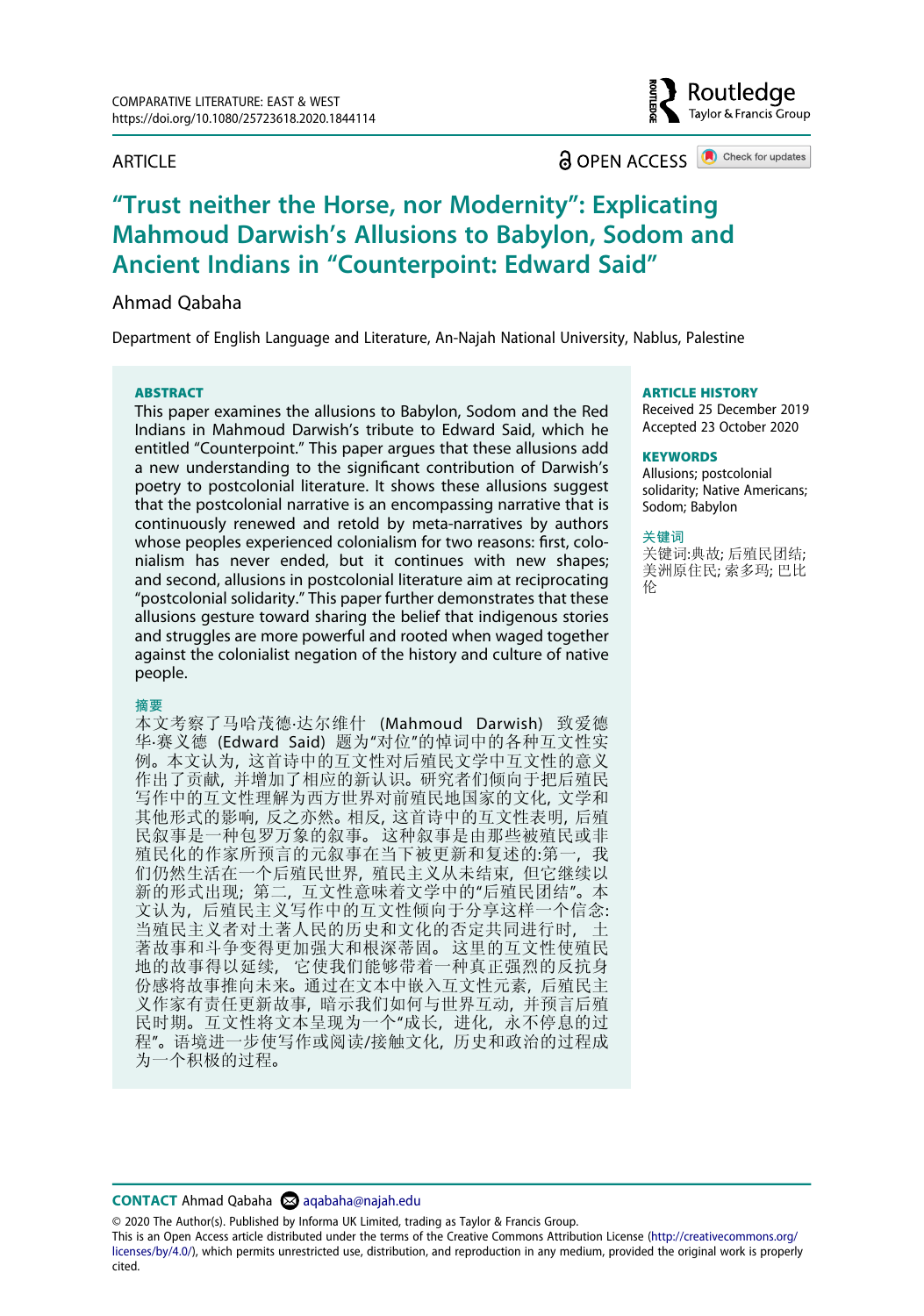## **1. Introduction**

The Palestinian writers and intellectuals Mahmoud Darwish and Edward Said had a strong friendship that was demonstrated textually. The best example of the textual representation of this friendship is Darwish's tribute to Said, "Counterpoint: Edward Said," published in Arabic in 2003. In this tribute, Darwish recalls his friendship with Said, and the intellectual harmony they enjoyed before his death. Most importantly, Darwish highlights in this tribute the intellectual contributions of Edward Said to many domains of knowledge including postcolonial studies, the contributions that were informed in many cases by Darwish's poetry.<sup>1</sup> While this tribute makes many allusions, Darwish, repeatedly and significantly, alludes to Babylon, Sodom and Native American people, the Red Indians. Darwish treats these allusions in ways that reflect the mutual understanding of Darwish and Said for their importance in shedding light on the struggle of colonized people for self-determination. The significance of Darwish's allusions should therefore be explicated in this light.

<span id="page-2-2"></span><span id="page-2-0"></span>Allusion has become an increasingly significant literary device and an important topic in literary criticism ([Irwin](#page-10-0) 288). M. H. [Abrams](#page-10-1) defines allusion as "a brief reference, explicit or indirect, to a person, place, or event, or to another literary work or passage" (110). Abrams makes the claim that while allusion can be either explicit or implicit, it is brief. Therefore, the reader is responsible for making connections to understand its significance. According to Michael [Leddy](#page-10-2), "allusion-words typically describe a reference that invokes one or more associations of appropriate cultural material and brings them to bear upon a present context" (114). This requires the reader's efforts to elicit the cultural associations of the allusions and the significance of their usage in specific contexts. William Irwin elaborates that "additional associations are more than just typical; they are necessary for correct and complete understanding" (288). The point of allusion is therefore not limited to making a reference to a certain event, person, place, etc. We need to realize the unstated associations, which are implicit and indirect, to fully understand and appreciate the literary text and its themes.

<span id="page-2-1"></span>Irwin theorizes that the author plays a significant role in determining these associations. He calls this "the intentionalist view": when an author makes a reference in his or her text that he or she consciously or unconsciously intends it to be an allusion to a significant place, person, event or story (289). In a close reading of the text, the reader recognizes the existence of allusions that the author intends consciously or unconsciously; that is, allusion necessarily "requires authorial intent" (291). The reader therefore should establish the connection made by the author between the text and what he or she alludes to. In other words, the reader plays a vital role in his or her understanding of the allusion, but this understanding should be "in accord with the author's intent" (293). John [Campbell](#page-10-3) suggests that "allusions invite us to select from our mental library, knowledge which is not in the text itself and without which the writer's intention will not be fully communicated" (293). Consequently, in order to appropriately understand the allusion, the reader must bring to his or her mind things not explicitly stated in the text. In this sense, the reader must call to mind what the author intends him or her to call to his or her mind, although this information might not be readily available to every reader.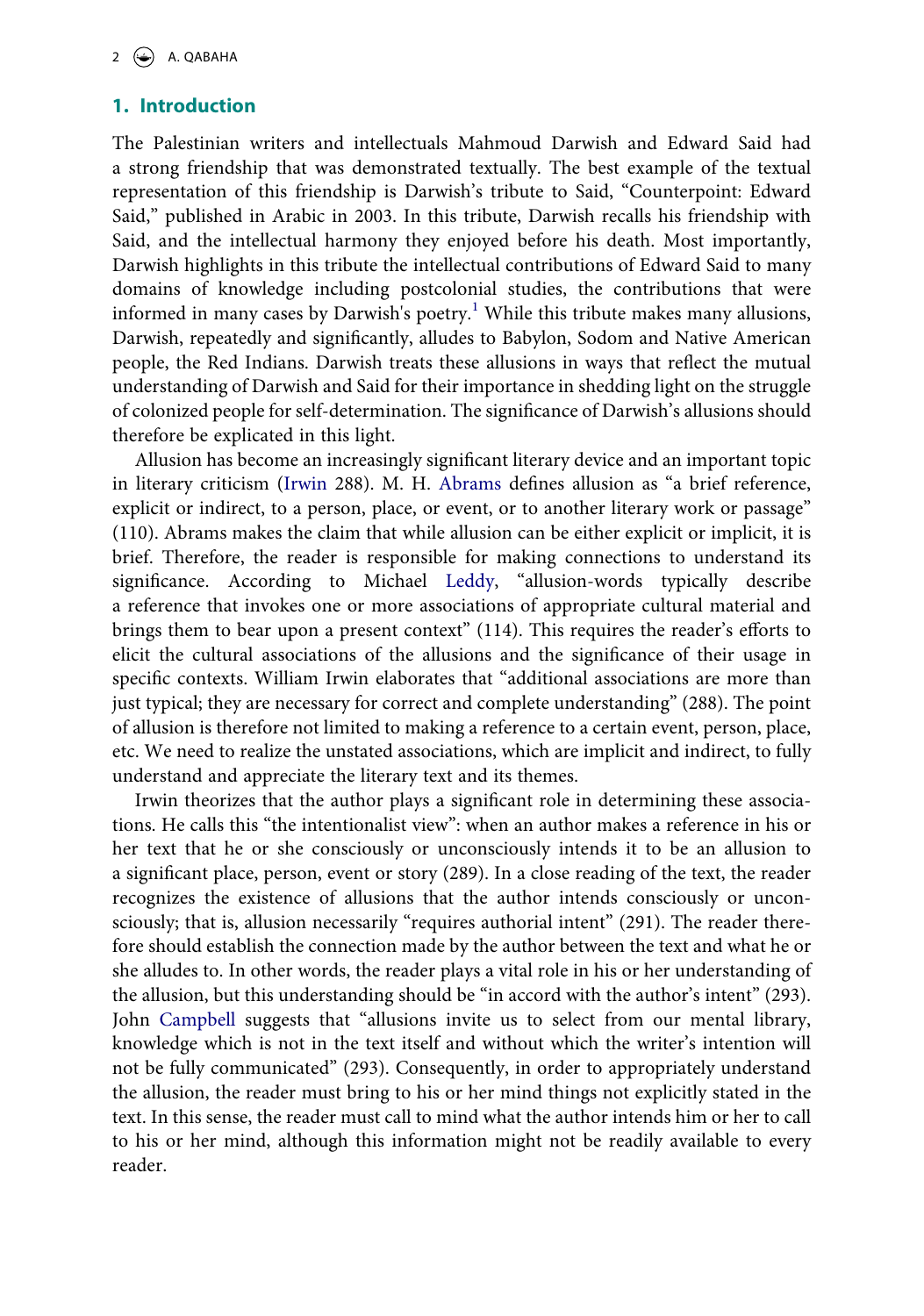<span id="page-3-2"></span>The analysis of the allusion requires an active, creative and close reading of the text. This close reading of the text, especially a short poem or passage, is called in literary (new) criticism explication, "*explication de texte*," which is a literary approach that originated in late-nineteenth-century France. [Ross C. Murfin and Supryia M. Ray](#page-11-0) define explication (close reading) as "the nuanced and thorough analysis of a literary text," and it "places particular emphasis on the interrelationships among textual elements (such as allusions)" (65). Explication is this sense suggests accounting explicitly for what is implicit in the text.

This paper explicates the implicit significance of the historical allusions in Mahmoud Darwish's tribute to Edward Said in an attempt to understand ways in which this poem contributes to postcolonial representations of the struggle of the oppressed for selfdetermination and justice. While Palestinian writers draw heavily on allusions, Darwish, in particular, is very famous for this literary style, and allusions in his poetry are impressively related to the subject matter of his poems. Although some researchers have already analyzed his tribute to Said, none of them studied the significance of these allusions in this text. *In Parting Ways: Jewishness and the Critique of Zionism*, [Judith](#page-10-4) Butler discusses how Darwish and Said address the future in this poem, focusing on their political and humanist thoughts, and Rebecca Dyer, in her article "Poetry of Politics and Mourning: Mahmoud Darwish's Genre-Transforming Tribute to Edward W. Said," focuses on Darwish's style and genre-transforming, and how Darwish borrows Said's term counterpoint to discuss their shared attitude toward politics.

<span id="page-3-1"></span>This paper examines the allusions to Babylon, Sodom and the Red Indians in Darwish's "Counterpoint: Edward Said," arguing that these allusions add a new understanding to the significant contribution of Darwish's poetry to postcolonial literature. This paper shows these allusions suggest that the postcolonial narrative is ever-present since colonialism has never ended. This paper specifically demonstrates that allusions to Babylon, Sodom and the Red Indians in Darwish's poem gesture toward sharing the belief that indigenous stories and struggles are more powerful and rooted when waged together against the colonialist negation of the history and culture of native people. The following sections therefore suggest that the religious and historical allusions in this tribute aim to retell the story of the oppressed, and prophesy the postcolonial stage.

## **2. Allusion to Babylon/Sodom**

In "Counterpoint: Edward Said," Darwish states that he met Edward Said in 2002 in New York which he describes as Babylon or Sodom. He begins the tribute with the following words:

New York/November/Fifth Avenue The sun a plate of shredded metal I asked myself, Estranged in the shadow: Is it Babylon or Sodom? [\(Darwish](#page-10-5) 175)

<span id="page-3-0"></span>Sodom was a city in ancient Palestine that was, according to religious texts, burned down as a punishment from God because its people disobeyed their prophet Lut ibn Haran who warned them against their sexual transgressions and other corrupt practices. The city therefore has become a symbol for self-inflicted destruction and for enraging the Lord. As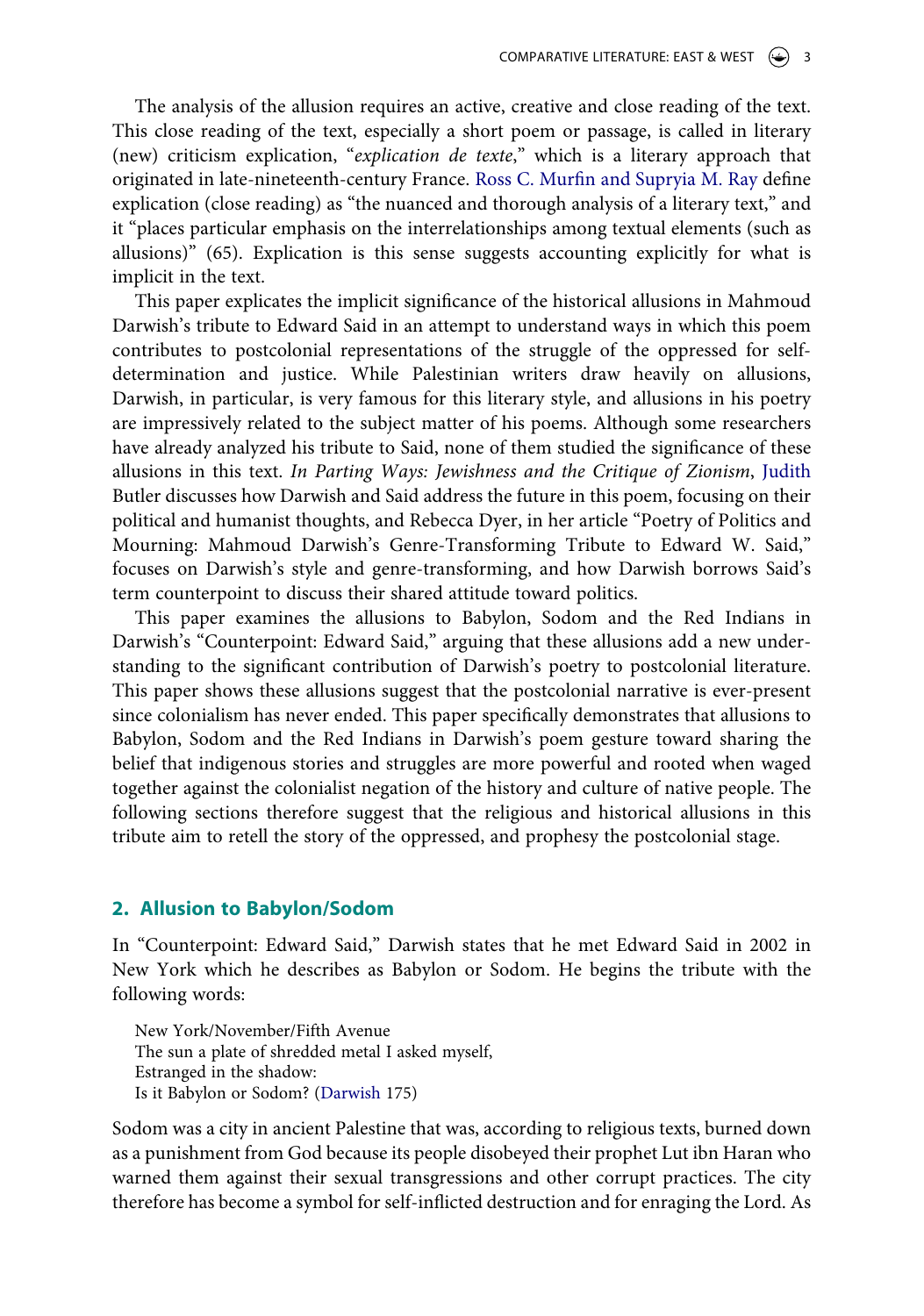such, referencing Sodom carries the modern significance of loss and disintegration, much of which seems to be self-inflicted. The revelation suggests that the US will be destroyed because its people "committed sexual sins and engaged in homosexual activities" (Jude 1:7) and because it preaches gay culture to other nations. Similarly, Babylon is described in the Bible as a sinful country that misused its capital and wealth. God said about Babylon, "your merchants were the great men of the earth, for by your sorcery all the nations were deceived" (Revelation 18:23–24). Darwish seems to say that the US, which used to be a Christian state, has disobeyed, and thus enraged God. Darwish makes the prophecy of the destruction of America as something inevitable. Both of the sites he refers to (Babylon and Sodom) were destroyed, therefore recalling their memory invokes and awakens a tragic history that will repeat itself.

For [Darwish](#page-10-6), the US is an imperialist world power that tries to disseminate its sins and vices. As he describes in "Madih Althel Alali," "America is plague and plague is America" (9). Darwish argues that America is the cause of the suffering of human beings; it is the cause of the hardships and disasters. He also argues that America is the originator of the human misery and evil in this universe; it is controlling and guiding this suffering, so it will never end as far as America is in power. Darwish explains that America is leading colonialism and imperialism in the modern time, and it supports Israel's attack against Palestine and many other Arab countries politically and financially. He states in the same poem that "we were awakened by the noise of the planes and the voice of America . . . America is behind the door," the door of the Palestinian houses that Israel destroyed and evacuated the Palestinians from them (10). As Darwish describes in this poem, the US uses its financial power to deceive and destroy Arab countries, especially Palestine. Their financial and political support for Zionism sustained the establishment of Israel, the destruction of Palestine, and the continuation of the Palestinian displacement.

<span id="page-4-0"></span>Darwish seems to suggest that the symbolic status of America in the present as the locus of power and tyranny stems from the bible. Some scholars have argued that this "mystery-Babylon/Sodomy" nation is America, provided that the Bible describes it as a melting pot of various nationalities, and is bordered by waters ([Coombes](#page-10-7) 7). The Bible states that before the second coming of Jesus Christ, the world will be dominated by an oppressive nation that has an undefeatable military and a huge capital used to manipulate the presidents of other countries, and its power will be taken only by God. [Darwish](#page-10-6) describes in "Madih Althel Alali" that all presidents around the world are begging the satisfaction of America and are thinking of it as the bringer of peace and justice; however, America does not listen to the pleas of the victims, and it is absurd to await peace from a state whose history is defined by tyranny.

<span id="page-4-1"></span>Therefore, in "Counterpoint," Darwish insists on describing the US as the new Sodom:

When I visited the new Sodom in the year 2002, he was opposing the war of Sodom against the people of Babylon and fighting cancer. The last epic hero, he defended Troy's right to its share in the story [\(Darwish](#page-10-5) 182)

Darwish describes his visit to Said in New York in 2002, a year before his death. Darwish puts an emphasis on the textual fight of Said at the time against his own disease and US imperialism. For Darwish, Said, whom he describes as the last epic hero, noble, brave and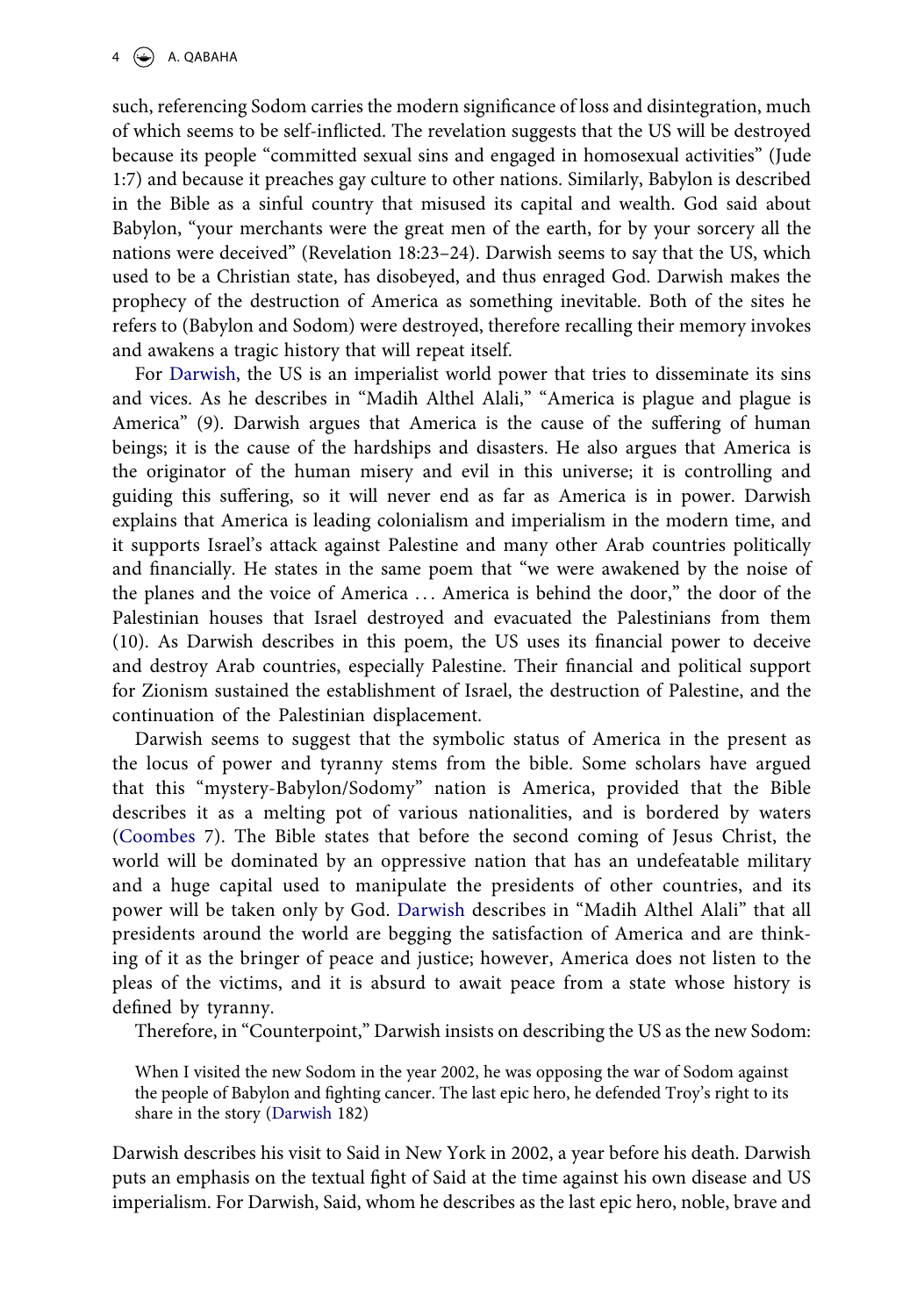admired for his great achievements at many levels, continues his fight against the US imperial power, which is like cancer that devours other people's bodies/spaces. He gives Said the same image he gave himself, that of the Trojan hero who fights against the new Sodom. He expresses in an interview that

I consider myself a Trojan poet; the poet whose text was unfound by the human literary history ... I belong to Troy not because I am defeated, but because I am obsessed with writing the text of the absent, and I wished I was a victorious in the general sense. That is not to say that I belong to a defeated community; I instead examine my intention to act the role of the Trojan victim who can write its narrative (Qtd. in [Taha](#page-11-1) 96, author translation).

<span id="page-5-1"></span>Darwish reflects on his own massive contribution to the Palestinian narrative, and he draws on many literary styles and techniques, including allusions, to reinforce the universal understanding and sympathy toward the Palestinian cause. He devoted his poetry to voicing the concerns of his people, trying to channel their story that was occluded by the powerful conqueror and victimizer. Like Said, Darwish stressed in his poetry the point that Palestinians and Arabs have been subjugated to the Orientalist and Neo-orientalist scrutiny that guides and paves the way for the colonizer to rewrite and reconstruct the Arab world.

<span id="page-5-0"></span>Darwish probably refers above to Edward Said's textual fight against America's invasion of Iraq in 2003, to which he alludes as Babylon. Said published an article a few months before he passed away in which he questions the deaftism of Arab nations and their submission to the American plans that attempt to remap the Middle East in ways that serve the colonial and imperial interests of the US and Israel. According to Said, what happened in Iraq at the time is typical of colonialism and it is similar to the Israeli colonialism of Palestine. He argued that the American war against Iraq was used as a pretext for advancing democracy there, but it instead aimed for the submission of Iraq to the American policy by signing a peace agreement with Israel and allowing the US domination of the oil market that yields profit for the US. Said illustrates in this article the ways in which the colonial and imperial powers feel entitled to write the narrative of the colonized countries, without them "sharing in this narrative," in Darwish's words. Darwish perhaps refers to the news published in the US media just before the US invasion of Iraq in 2003 that an assistant professor in law working at New York University called Noah Fledman will be in charge of drafting the new Iraqi constitution. The news mentioned that this assistant professor is highly qualified in Islamic law; he knows Arabic, and he is a religious Jew. Said adds that "he never went to Iraq, and he does not have a practical and legal background in the problems in Iraq after the war." Said asks, "is not this an immediate and obvious practice of superiority and contempt not only for Iraq but also for Arab lawyers and Muslim scholars who could have done this in more useful ways that serve the future of Iraq?" (Qtd. in [Khalaf](#page-10-8) para. 5, author translation). In many works of his, especially *Orientalism and Culture and Imperialism*, Said highlighted the ways in which Western textual representations and intellectual practices were put into the service of colonial and imperial powers, and he described America's huge involvement in the Arab world after its emergence post World War II as the most powerful country in the world. Darwish and Said share the point that indigenous people should speak and represent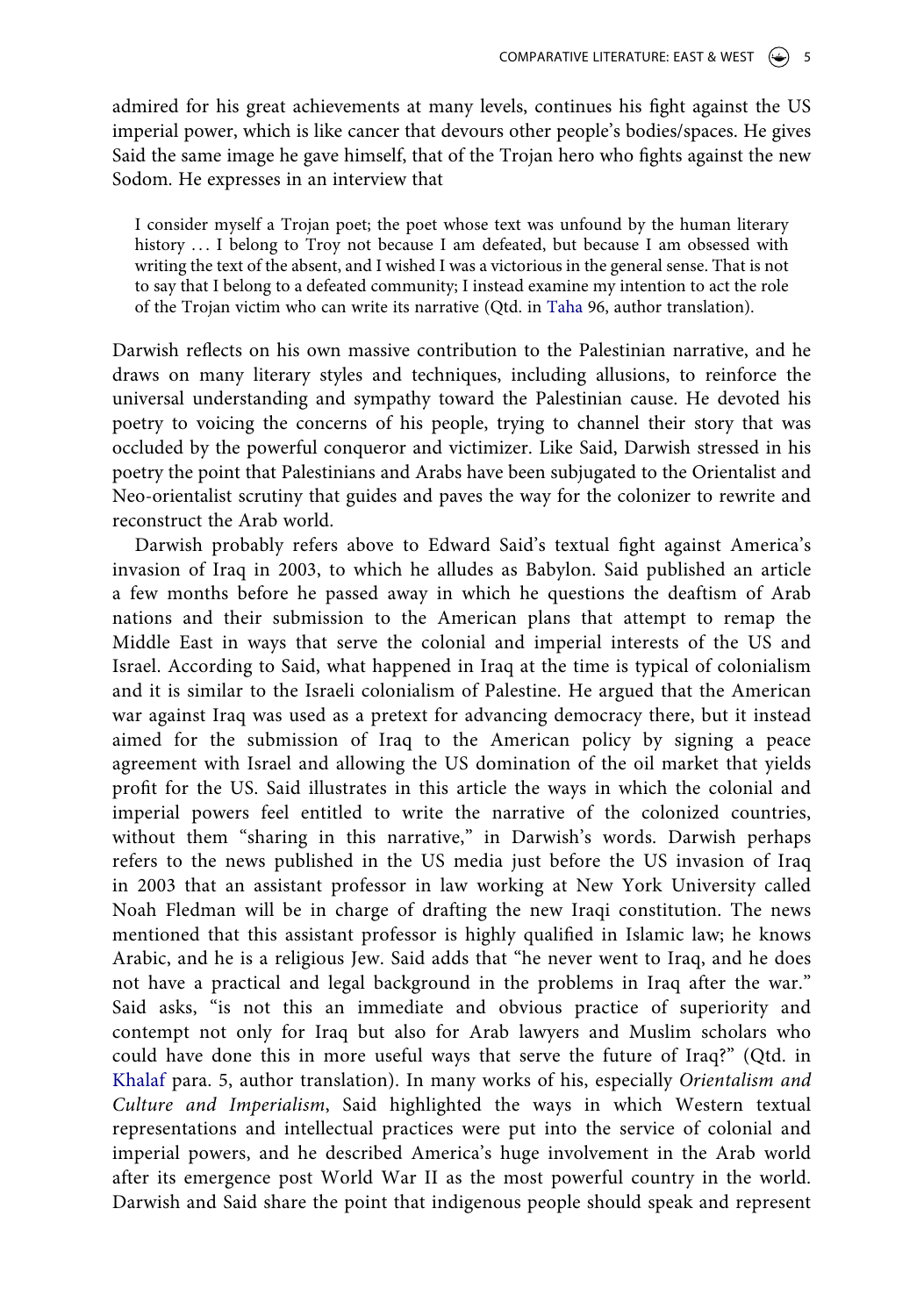themselves, and they are not racially and intellectually in lesser positions than others.

## **3. Allusion to Ancient Indians**

Darwish's description of America as the new Babylon or Sodom, and the imperial country that seeks to reconstruct and impose its own power over other countries, is reinforced by Darwish's allusion in "Counterpoint" to the Native Americans who arguably share with Palestinians the same story of colonial invasion and destruction. Darwish writes:

I don't recall going together to the cinema in the evening. Still I heard Ancient Indians Calling: Trust neither the horse, nor modernity ([Darwish](#page-10-5) 175)

<span id="page-6-3"></span><span id="page-6-2"></span>The idea that Darwish does not remember whether he and Said went to the cinema in the evening, and the association of that with the recommendation of Native Americans not to trust the horse, nor modernity, is very telling. The cinema reflects memory narrative in its fullest and meaningful sense, and it has become a dominant mode of narration ([Kilbourn](#page-10-9) 17). This mode of narration suggests in this context that memories function as the store of tragic histories that Darwish seems to share with the caller. Darwish's memory of that particular point in time invokes the call of Native Americans. George [Lipsitz](#page-10-10) in his book, *Time Passages: Collective Memory and American Popular Culture*, argues, "instead of relating to the past through a shared sense of place or ancestry, consumers of electronic mass media can experience a common heritage with people they have never seen" (5). Darwish seems to suggest that he and Said share a common destiny with Native Americans at the national level.

<span id="page-6-0"></span>The parallels between the historical experiences of dispossession and colonization of the Native American and the Palestinian, and the similarities in the discourses of belonging and owning the land, are depicted in [Darwish](#page-10-11)'s poem "Speech of the Red Indian." Darwish in this poem embodies the persona of the native American figure facing the violent colonial conquest, merging the figure of the Native American and Palestinian together, calling Columbus, "then go back, stranger/Search for India once more" (2). The call suggests a helpless plea for an irrevocable past, indicative of the profound dispossession of Palestinians and Native Americans. Darwish seeks to insinuate the shared story of Native Americans and Palestinians into the heart of postcolonial discourse since the kinds of literature of both "stand apart from the other postcolonial literature engaging with the questions of identity and exile, as they do not fit comfortably into contemporary definitions of the postcolonial cannon" ([White](#page-11-2) para.  $11$ ).<sup>2</sup> This is attributed to the fact that "both groups have not gained a decolonization process in their homeland" ([White](#page-11-2) para. 12). This allusion therefore suggests that both peoples share narratives and identities that provoke collective and individual tragic histories.

<span id="page-6-4"></span><span id="page-6-1"></span>The Native American recommends Darwish not to trust modernity, which he links with the dispossession of both Palestinians and Native Americans. As [Paul Gillen and](#page-10-12) [Devleena Ghosh](#page-10-12) argue, the concept of modernity from 1450 to the aftermath of World War I is linked to colonialism (32). Colonial powers claim that their colonization of other countries is for the sake of modernizing primitive people and under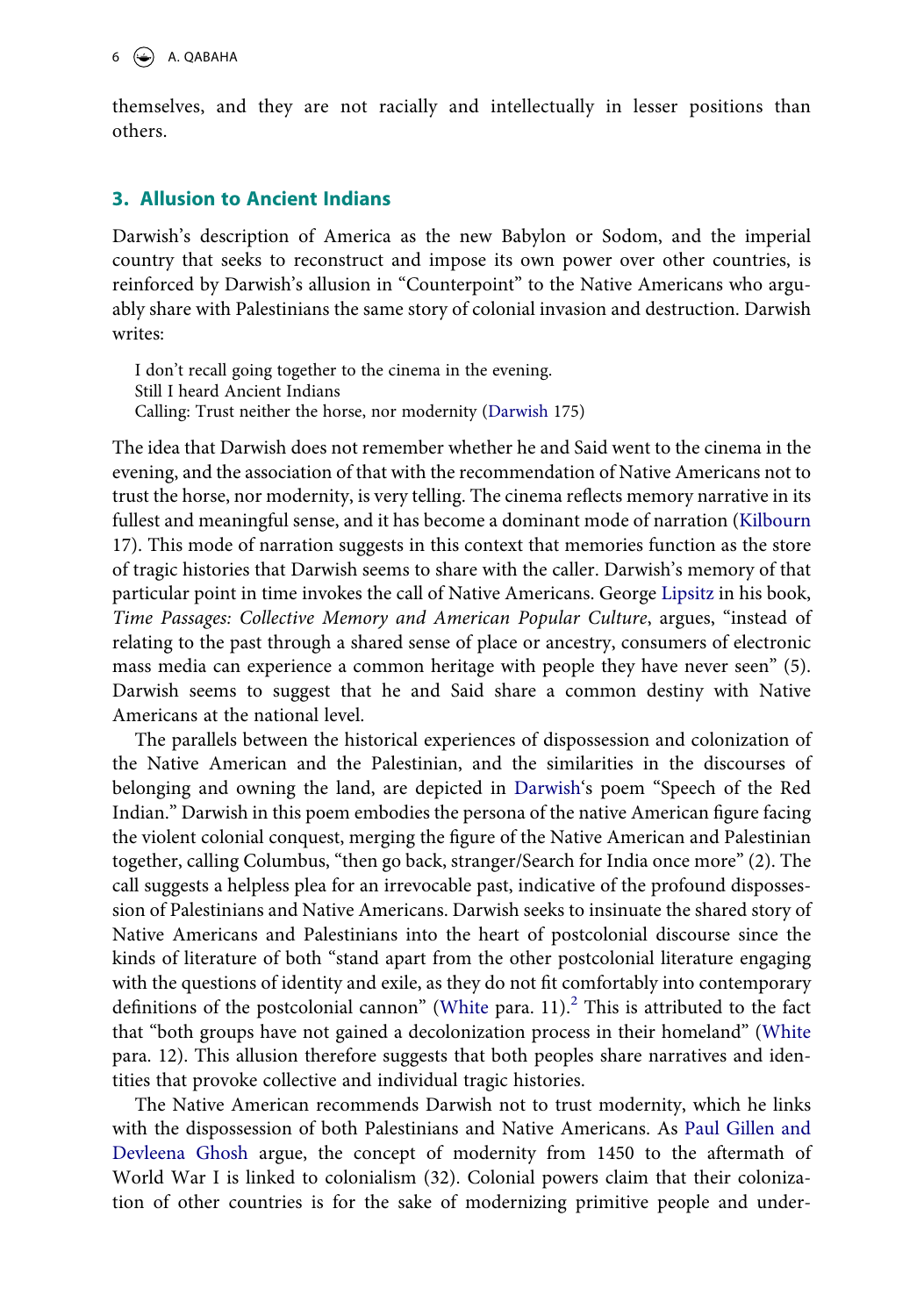developed places in these countries; however, they opine that indigenous people impede progress and do not appreciate their favor. It can be argued through using wider historical and cultural lenses that there is an allusion embedded in the representation of modernity to the virtue of the invasion of America, the idea of America itself as a place constructed "on a hill," "the virgin soil," "the wide, wild West." The colonization of America was premised on myths of glorifying a foreign land/a country of plethora of natural resources, and teemed with the cult that the country would provide bountiful opportunities for both economic success and personal fulfillment – "The American Dream." However, the story of movement to America as a trope for opportunity, conversion and success does not show the other version of it. It needs to address "central stories, often untold: tales of marginality and exclusion, which cast a different light on the grand narratives of nationhood, of progress, of democracy and of modernity" [\(Cresswell](#page-10-13) 20). Tim Cresswell further argues, "a different kind of story emerges when we look at the marginal cases and use them to reflect on undifferentiated and glorious story of 'America.'" Beneath the current America is another nation that was populated and dominated by Native American people. They had their own language, tradition and conventions before the invasion of the European countries, which aimed to exploit the place and its natural resources and inhabitants.

<span id="page-7-2"></span>European travel writers played an immense role in privileging the narrative of European Christians over that of the indigenous inhabitants of America/Palestine, and they thought of their texts as an assisting tool in bringing modernity and civilization to uncivilized and backward natives ([Qabaha](#page-11-3) 1036). Their writings consolidated the myth that Puritans/Zionists are the new "chosen people" to whom the land of America/ Palestine was "promised," and their existence in America/Palestine was justified on the basis of their entitlement by God to modernize the wilderness. Darwish in "Speech of the Red Indian" alludes to the claims of the Whites: "we bring you civilization, we're the masters of time, come to inherit this land of yours" [\(Darwish](#page-10-11) 7). Europeans/Zionists claimed that their aim is to benefit America/Palestine, to instruct and advance (for their own benefit) the Natives, to formulate America/Palestine, to give it shape, identity, and to aggrandize its importance to imperial strategy and its "natural" role as an appendage to the West [\(Qabaha](#page-11-3) 1033). Millions of Native Americans and Palestinians faced radical dislocation from their homelands – what Ilan Pappe called "ethnic cleansing" – through colonialist practices ([Noam Chomsky and Ilan Pappe](#page-10-14) 26). Both groups were dislocated from their homes, and their land was confiscated and given to non-native settlers. The experience of widespread dislocation, and the denial of a unique cultural past, became the hegemonically imposed definition of modernity for both Native Americans and Palestinians.

<span id="page-7-3"></span><span id="page-7-1"></span><span id="page-7-0"></span>Like modernity, colonizers used horses as a tool for colonialism and domination, according to Darwish's Native American persona. The horse was typically associated in Arabic poetry with power, courage, love and victory, and it had common support and destiny with Arabs. It was also a bear witness to historical events and catastrophes ([Al](#page-10-15)[ayaydah](#page-10-15) 63). The horse in Darwish's poetry is also associated with loss and collapse. Indeed, the image of the horse has been transformed in Darwish's poetry from power into powerlessness. As Atef Al-ayaydah argues, the horse in Darwish's poetry represents the loss of Palestine (66). He further argues that this representation of the horse suggests that Arab Palestinians had traditions, power and order before the colonization of their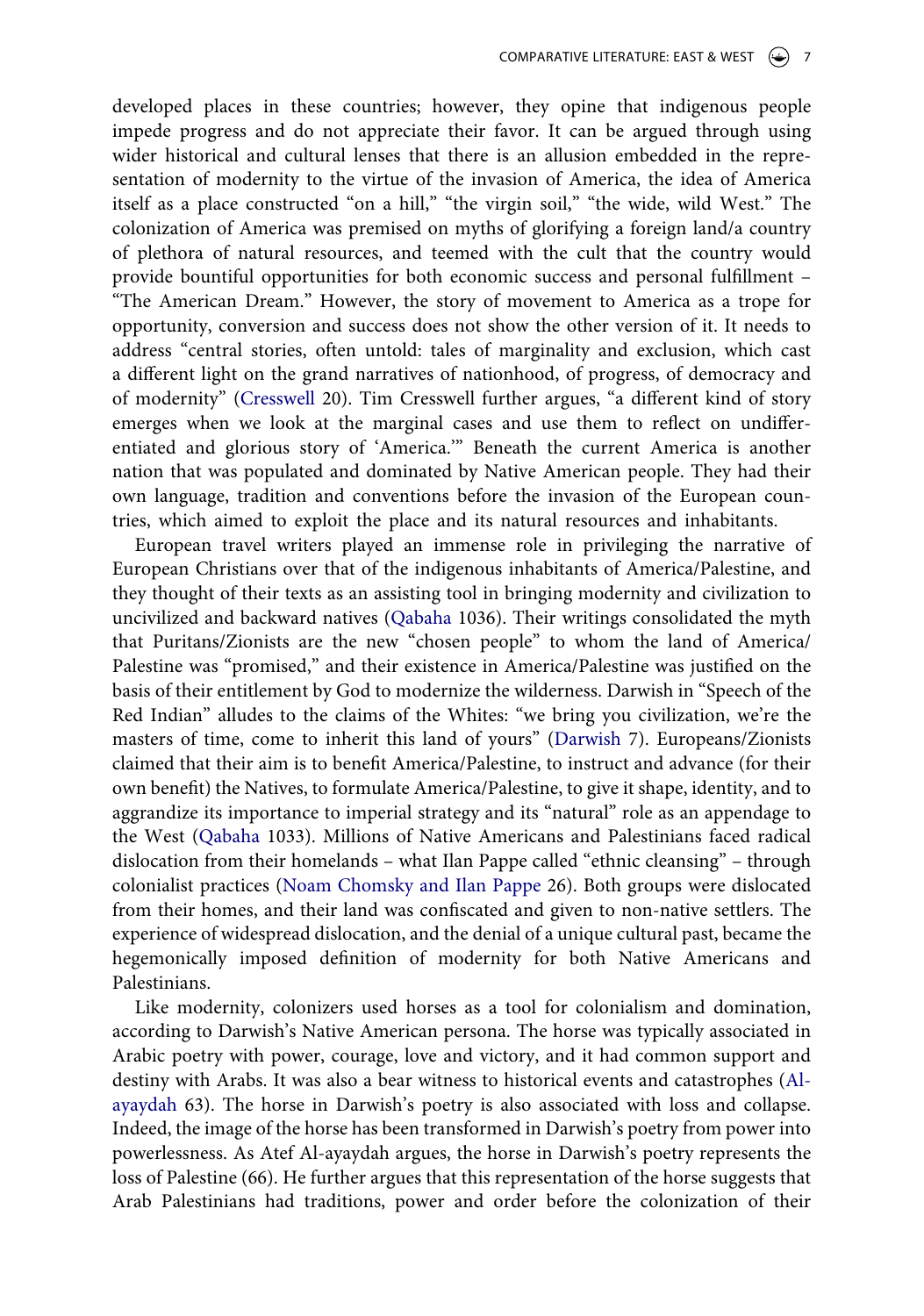countries. Therefore, the horse, like the colonized, enjoyed glory and freedom in the past, but it has now become a figure of rupture and oppression. In fact, the horses are nowadays used by Israeli soldiers to attack Palestinians who are not allowed to use horses and even donkeys in certain areas without permits from the colonial power (personal communication).

<span id="page-8-1"></span>Darwish's understanding of the Native American's recommendation not to trust the horse goes along these lines. Native Americans used to have kinship and affinity with animals, including horses, before colonialism. Animals were highly symbolic in early Native American culture; each of them stands for certain cultural and psychological meanings. Animals and humans merge in Native American belief and myth, and they demonstrate mutual support, respect and common destiny. The horse was seen in Native American culture as the source of power, strength and guidance [\(Hassan](#page-10-16) 37). European settlers have reconstructed the ecosystem and violated the unity and the mutual support that Native Americans and animals had. Native Americans struggled against the colonialist subjugation of the environment and animals. In "Speech of the Red Indian," Darwish addresses European colonizers, using the persona of the Native American:

Oh white master, Lord of the horses What do you want from those making their way to the night woods? Our pastures are sacred, our spirits inspired, The starts are luminous words where our fable Is legible from beginning to end If only you'll lift up your eyes: Born between water and fire, Reborn in clouds on an azure shore After judgment day . . .. . . . . . . . . . . . . . . . .

Tamer of horses, teach your horse To ask forgiveness of nature's soul For the way you have treated our trees [\(Darwish](#page-10-5) 1)

<span id="page-8-2"></span><span id="page-8-0"></span>Darwish stresses that European colonizers misused the natural resources and animals while trying to dominate Native America. Peter [Beidler](#page-10-17) adds that animals were used by colonizers to destroy Native American communities (18). Native Americans gained horses from Europeans, which impacted their lives drastically, and in the beginning, they trusted the settlers and their horses; the relationship between them was of mutual benefit and they reciprocated agricultural and commercial skills. However, it turned later into a relation of subordination of Native Americans to colonial material support. As Herman [Viola](#page-11-4) (7) argues, Native Americans later discovered their naivete in trusting the horse and its owners. Darwish recalls the fact that European settlers were interested in gaining control over the land of the Red Indians because it was fertile and replete with gold, which makes it the perfect place to live in and make lots of money. In "Speech of the Red Indian," Darwish opens his poem with a quotation from the speech of Seattle who was the chief of the Red Indian tribes Suquamish and Duwamish: "Did I say dead people, None of them there, what happened there was only exchange of worlds" (1). Darwish alludes to the full control of the European settlers over the Native American people who defended themselves and their world against the new world that was imposed on them. He refers to the heritage of the Red Indians before they were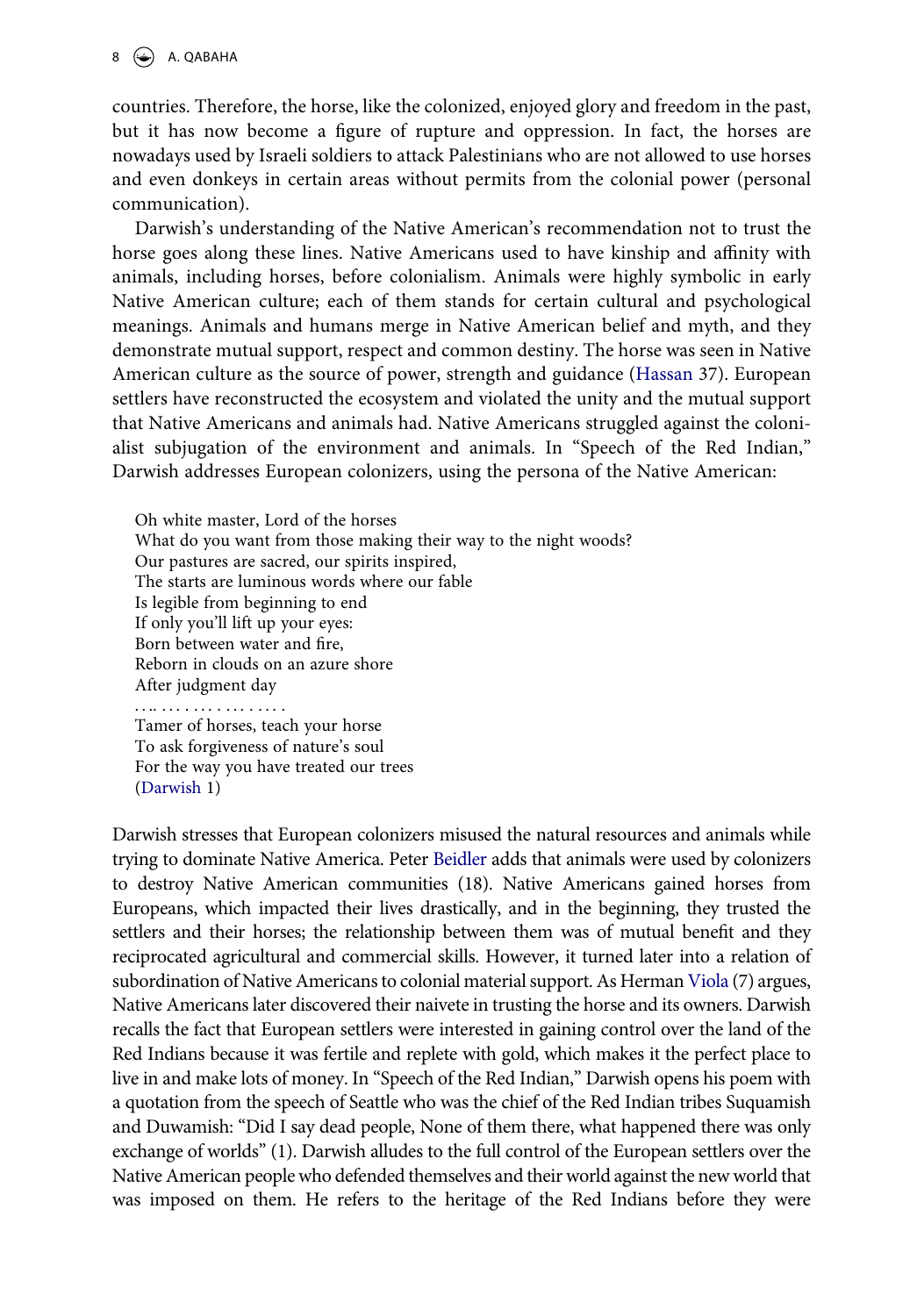massacred by European settlers who took over America entirely in 1854 and imposed on them a peace treaty.

## **4. Conclusion**

Darwish perhaps makes a pessimistic prophecy that Palestinians might share the same defeat as Native Americans. Darwish's "The Speech of the Red Indians" was written a year before the Palestinian Authority and Israel signed Oslo Peace Accords in 1993, which Darwish and Said both refused and described elsewhere as surrender accords. The Oslo Accords granted the PA a limited responsibility of self-governing some areas of Gaza and the West Bank. Issues such as sovereignty, the rights of refugees, and the status of Jerusalem were, however, postponed. Darwish and Said thought that these accords would postpone the establishment of the Palestinian state, or even make it impossible.<sup>3</sup> Nicely, Darwish ends his tribute to Said with the following words:

He also said: If I die before you, My will is the impossible. I asked: Is the Impossible far off? He said: A generation away. I asked: And if I die before you? He said: I shall pay my condolences to Mount Galilee, And now, don't forget: If I die before you, my will is the impossible (250–251).

"My will is the impossible" entails what we might call "temporal uncertainty" which will last, according to Said, for a generation. "My will is the impossible" situates the prophecy of Said and Darwish for a better and yet unrealized future in the realm of the impossible, but this prophecy can be fulfilled after one generation. In spite of the textual and material power of colonialism and imperialism that could destroy nations, both Said and Darwish insist on the necessity to fight continuously on the side of the victims/the colonized against the victors/the colonizers, and to defend "the right of troy/to share the narrative" and represent and speak for itself, which is the point of postcolonial studies. Darwish in his poetry represents the endeavor of postcolonial writers to find distinctive ways to tell their story that the powerful conqueror occludes and manipulates, hence the necessity for a postcolonial tendency that merges postcolonial narratives together to understand colonialism better; to empower indigenous stories and struggles against the colonialist negation of the history and culture of native people.

#### **Notes**

- <span id="page-9-0"></span>1. See for example Edward [Said,](#page-11-5) "On Mahmoud Darwish," *Grand Street*, 48 (1994), 112–115.
- <span id="page-9-2"></span><span id="page-9-1"></span>2. I should note that many postcolonial critics have debated the marginalization of Palestinian literature and Native American literature from the postcolonial canon under the pretext that these literatures do not quite fit into the definition of postcolonial literatures. On Native American literature and postcolonial literature, see Deborah L. [Madsen,](#page-10-19) *Beyond the Borders: American Literature and Post-Colonial Theory*. London: Pluto Press, 2003. And on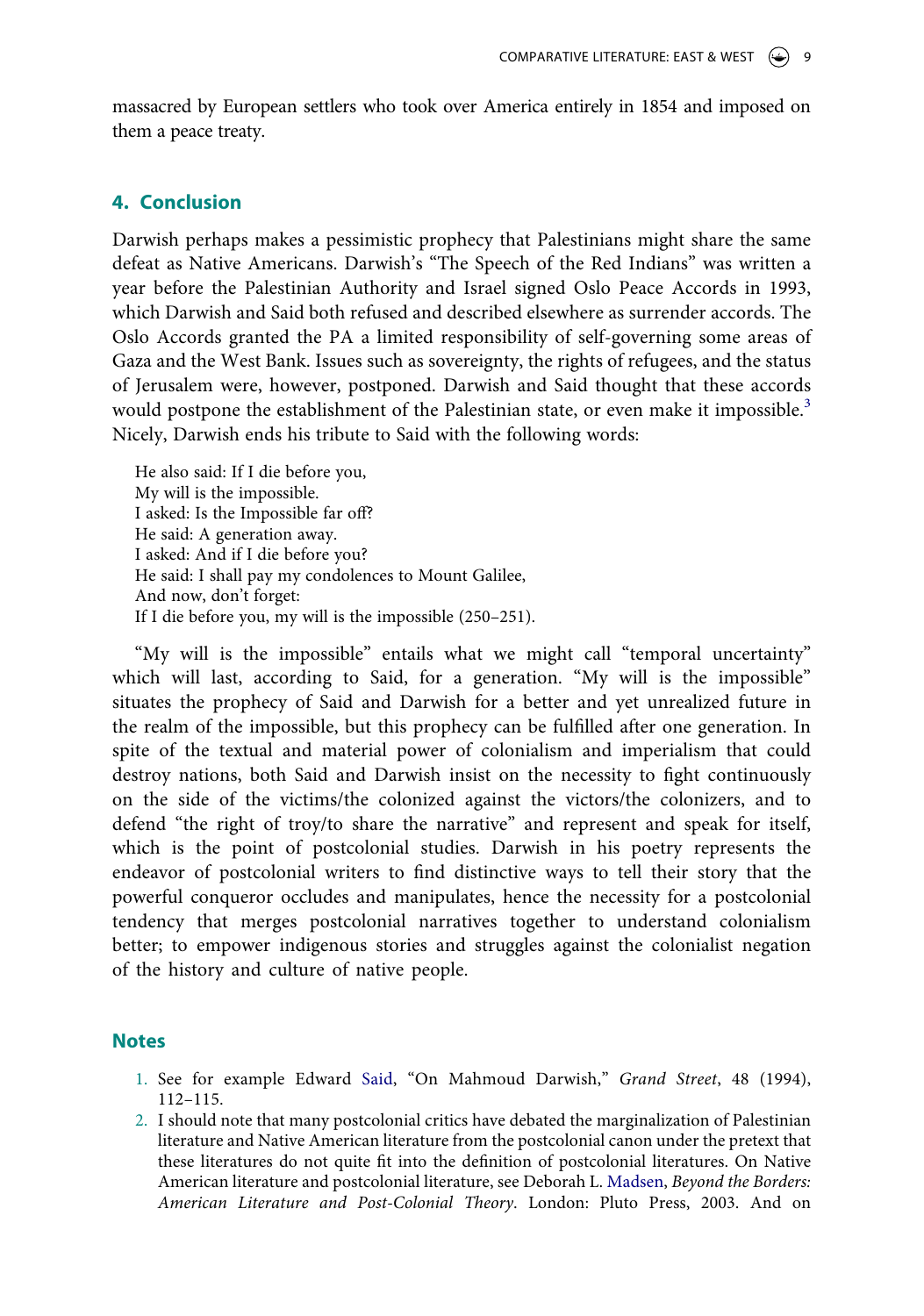

Palestinian literature and postcolonial literature, see Patrick Williams & Anna Ball, "Where is Palestine?," *Journal of Postcolonial Writing*, 50 (2014): 127–133.

<span id="page-10-18"></span>3. See [Said'](#page-11-6)s full perspective on Oslo in *The End of the Peace Process: Oslo and After*. London: Granta, 2000.

## **Disclosure statement**

No potential conflict of interest was reported by the author.

## **Notes on contributor**

*Ahmad Qabaha* is an assistant professor in Postcolonial and Comparative Literature at An-Najah National University in Palestine. He is the author of *Exile and Expatriation in Modern American and Palestinian Writing* (Palgrave, 2018), and the co-editor of *Post-millennial Palestine: Memory, Writing, Resistance* (Liverpool University Press, 2021).

## **Works cited**

<span id="page-10-1"></span>Abrams, H. M. *A Glossary of Literary Terms*. New York: Holt, Rinehart, and Winston, [1971](#page-2-0).

<span id="page-10-15"></span>Al-ayaydah, Atef. "Alromouz Almehwaryya Fi Sha'r Mahmoud Darwish." Diss. Mutah U, [2015.](#page-7-0)

- Barsamian, David. *Culture and Resistance: Conversations with Edward W. Said*. Boston: South End P, 2008.
- <span id="page-10-17"></span><span id="page-10-3"></span>Beidler, Peter. "Animals and Theme in Ceremony." *American Indian Quarterly* 5 [\(1979\)](#page-8-0): 13–18. Campbell, John. "Allusions and Illusions." *French Studies Bulletin* 53 ([1994](#page-2-1)): 18–20.
- <span id="page-10-14"></span>Chomsky, Noam, and Ilan Pappe. *On Palestine*. Ed. Frank Barat. Illinois: Haymarket, [2015](#page-7-1).
- <span id="page-10-7"></span>Coombes, A. R. *America, the Babylon: America's Destiny Foretold in Biblical Prophecy*. Kansas: Leathers, [1998](#page-4-0).
- <span id="page-10-13"></span>Cresswell, Tim. *The Tramp in America*. London: Reaktion, [2001](#page-7-2).
- <span id="page-10-6"></span>Darwish, Mahmoud. "Madih Althel Alali." [1983](#page-4-1). [<https://rey-poesia.yoo7.com/t51-topic>](https://rey-poesia.yoo7.com/t51-topic)
- <span id="page-10-11"></span>Darwish, Mahmoud. "Speech of the Red Indian." Trans. Fady Joudah, *Human Architecture: Journal of Sociology and Self-Knowledge* VII ([1992](#page-6-0)): 19–24.
- <span id="page-10-5"></span>Darwish, Mahmoud. "Edward Said: A Contrapuntal Reading." Trans. Mona Anis, *Cultural Critique* 67 ([2007](#page-3-0)): 175–82.
- Dyer, Rebecca. "Poetry of Politics and Mourning: Mahmoud Darwish's Genre-Transforming Tribute to Edward W. Said." *PMLA* 122 (2007): 1447–62.
- <span id="page-10-12"></span>Gillen, Paul, and Ghosh Devleena. *Colonialism and Modernity*. New South Wales: U of New South Wales P, [2007](#page-6-1).
- <span id="page-10-16"></span>Hassan, Adel El-Sayed. "Animal Symbolism in Indian American Poetry."Thesis, Taif U, [2015](#page-8-1).
- <span id="page-10-0"></span>Irwin, William. "What Is an Allusion?" *The Journal of Aesthetic and Art Criticism* 59 [\(2001\)](#page-2-0): 287–97.
- <span id="page-10-4"></span>Judith, Butler. *Parting Ways: Jewishness and the Critique of Zionism*. New York: Columbia UP, [2012](#page-3-1).
- <span id="page-10-8"></span>Khalaf, Noha. "To Edward Said, in His 11th Anniversary: Future Has Become Farther." *Raialyoum*. [2019](#page-5-0). [<https://www.raialyoum.com/index.php](https://www.raialyoum.com/index.php)>
- <span id="page-10-9"></span>Kilbourn, Russell. *Cinema, Memory, Modernity: The Representation of Memory from the Art Film to Transnational Cinema*. London: Routledge, [2010.](#page-6-2)
- <span id="page-10-2"></span>Leddy, Michael. "The Limits of Allusion." *The British Journal of Aesthetics* 32 [\(1992](#page-2-2)): 110–22.
- <span id="page-10-10"></span>Lipsitz, George. *Time Passages: Collective Memory and American Popular Culture*. Minnesota: U of Minnesota P, [2001.](#page-6-3)
- <span id="page-10-19"></span>Madsen, Deborah. *Beyond the Borders: American Literature and Post-Colonial Theory*. London: Pluto P, [2003.](#page-9-2)